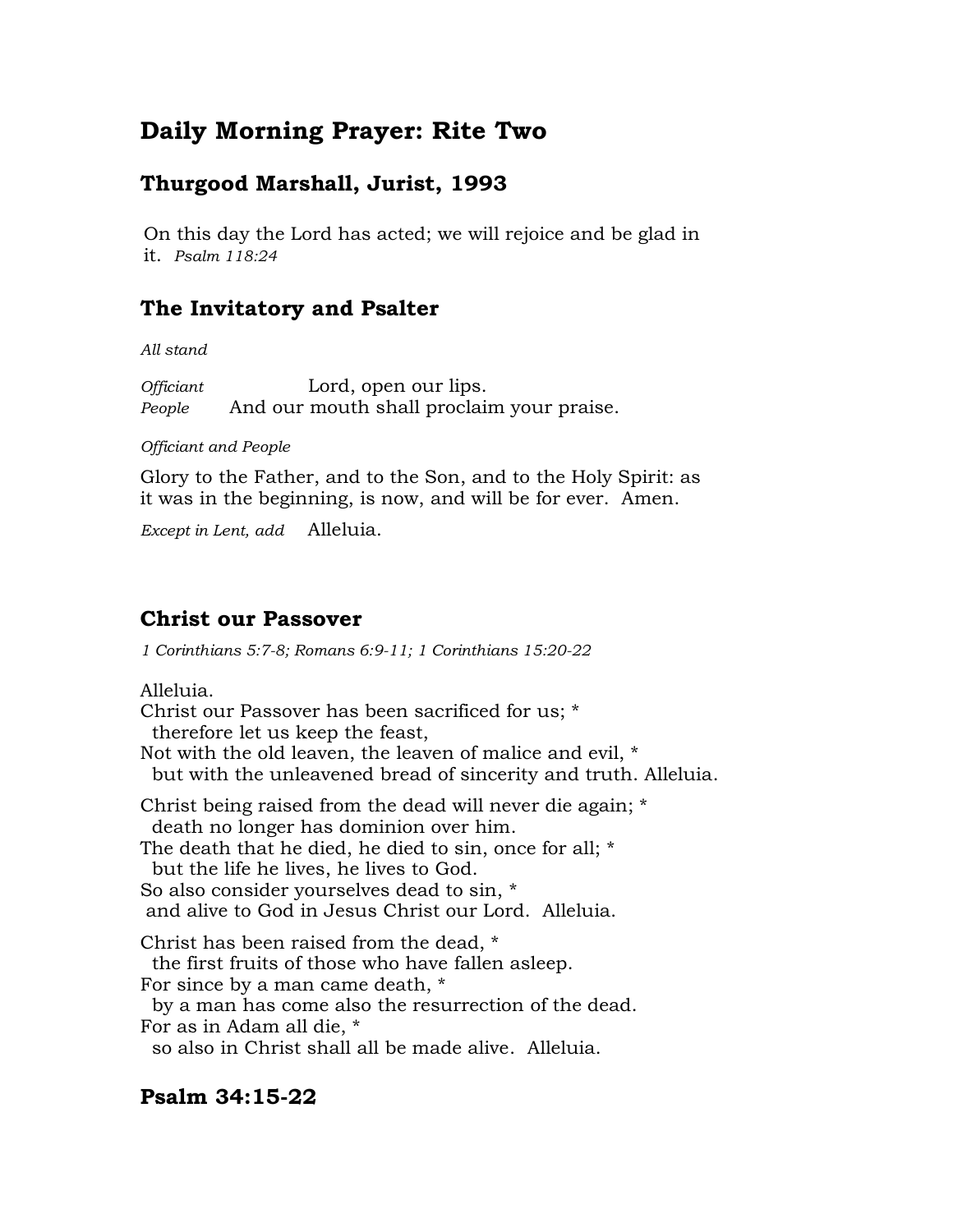- 15 The eyes of the Lord are upon the righteous, \* and his ears are open to their cry.
- 16 The face of the Lord is against those who do evil, \* to root out the remembrance of them from the earth.
- 17 The righteous cry, and the Lord hears them \* and delivers them from all their troubles.
- 18 The Lord is near to the brokenhearted \* and will save those whose spirits are crushed.
- 19 Many are the troubles of the righteous, \* but the Lord will deliver him out of them all.
- 20 He will keep safe all his bones; \* not one of them shall be broken.
- 21 Evil shall slay the wicked, \* and those who hate the righteous will be punished.
- 22 The Lord ransoms the life of his servants, \* and none will be punished who trust in him. *At the end of the Psalms is sung or said*
- Glory to the Father, and to the Son, and to the Holy Spirit: \* as it was in the beginning, is now, and will be for ever. Amen.

# **Amos 5:10-15**

They hate the one who reproves in the gate, and they abhor the one who speaks the truth. Therefore, because you trample on the poor and take from them levies of grain, you have built houses of hewn stone, but you shall not live in them; you have planted pleasant vineyards, but you shall not drink their wine. For I know how many are your transgressions, and how great are your sins— you who afflict the righteous, who take a bribe, and push aside the needy in the gate.

Therefore the prudent will keep silent in such a time; for it is an evil time. Seek good and not evil, that you may live; and so the Lord, the God of hosts, will be with you, just as you have said. Hate evil and love good, and establish justice in the gate; it may be that the Lord, the God of hosts, will be gracious to the remnant of Joseph.

The Word of the Lord. *Answer* Thanks be to God.

# **Canticle12 A Song of Creation** pg. 88

 *Song of the Three Young Men, 35-65*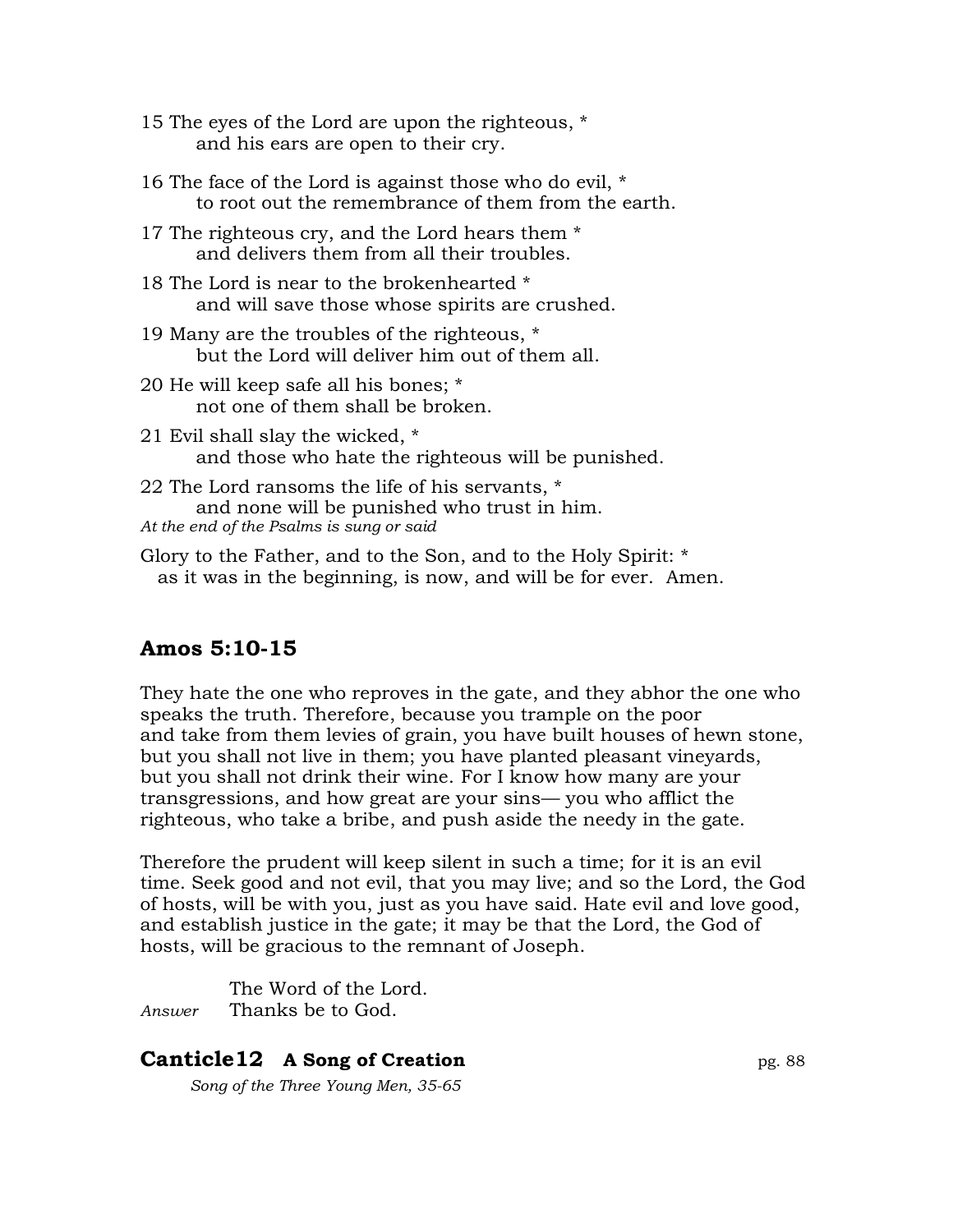#### *Invocation*

Glorify the Lord, all you works of the Lord, \* praise him and highly exalt him for ever. In the firmament of his power, glorify the Lord, \* praise him and highly exalt him for ever.

#### *II The Earth and its Creatures*

Let the earth glorify the Lord, \* praise him and highly exalt him for ever. Glorify the Lord, O mountains and hills, and all that grows upon the earth, \* praise him and highly exalt him for ever. Glorify the Lord, O springs of water, seas, and streams, \* O whales and all that move in the waters. All birds of the air, glorify the Lord, \* praise him and highly exalt him for ever. Glorify the Lord, O beasts of the wild, \* and all you flocks and herds.

O men and women everywhere, glorify the Lord, \* praise him and highly exalt him for ever.

#### *III The People of God*

Let the people of God glorify the Lord, \* praise him and highly exalt him for ever. Glorify the Lord, O priests and servants of the Lord, \* praise him and highly exalt him for ever. Glorify the Lord, O spirits and souls of the righteous, \*

praise him and highly exalt him for ever.

You that are holy and humble of heart, glorify the Lord, \* praise him and highly exalt him for ever.

#### *Doxology*

Let us glorify the Lord: Father, Son, and Holy Spirit;  $*$  praise him and highly exalt him for ever. In the firmament of his power, glorify the Lord, \* praise him and highly exalt him for ever.

## **Matthew 23:1-11**

Jesus said to the crowds and to his disciples, "The scribes and the Pharisees sit on Moses' seat; therefore, do whatever they teach you and follow it; but do not do as they do, for they do not practice what they teach. They tie up heavy burdens, hard to bear, and lay them on the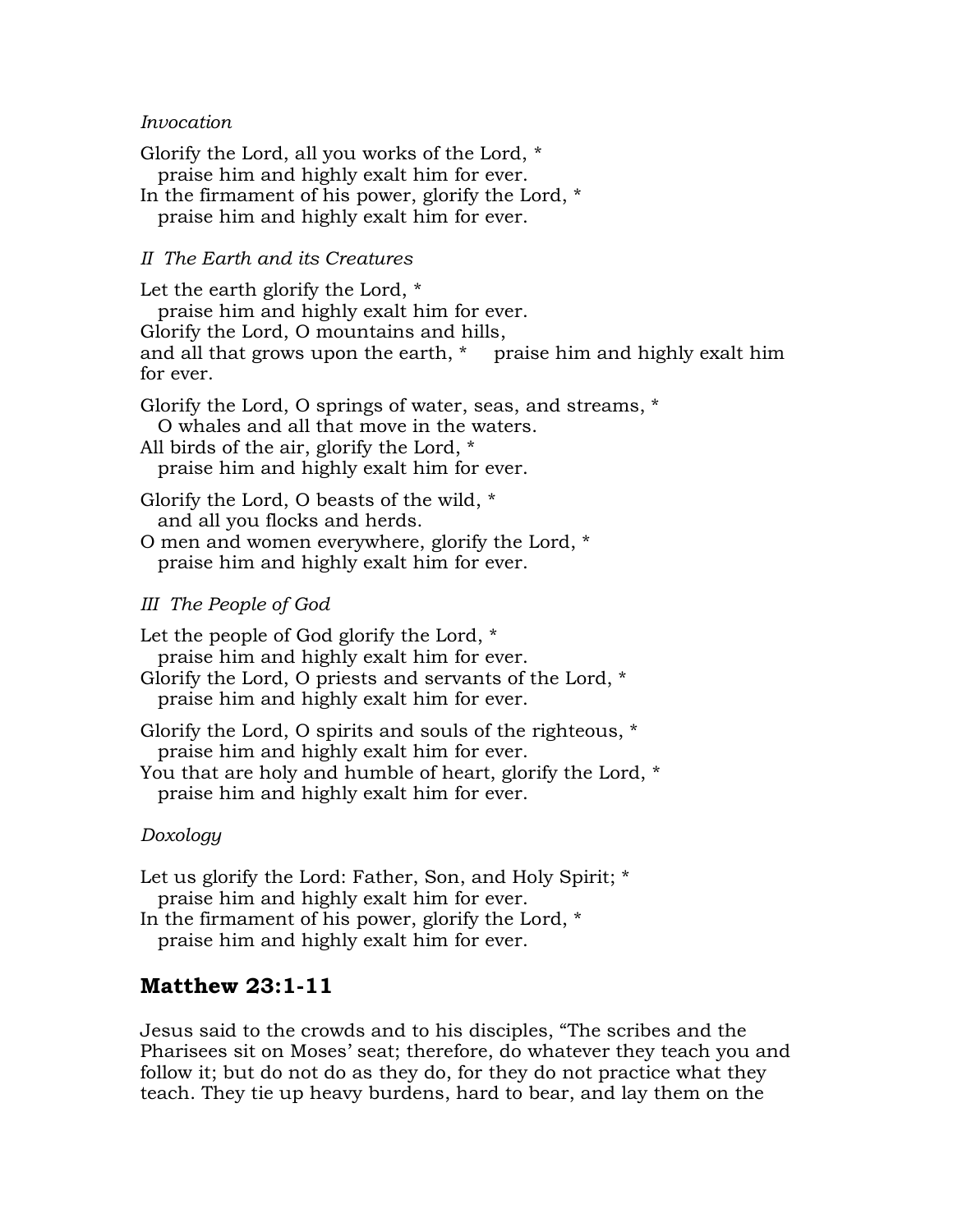shoulders of others; but they themselves are unwilling to lift a finger to move them. They do all their deeds to be seen by others; for they make their phylacteries broad and their fringes long. They love to have the place of honor at banquets and the best seats in the synagogues, and to be greeted with respect in the marketplaces, and to have people call them rabbi. But you are not to be called rabbi, for you have one teacher, and you are all students. And call no one your father on earth, for you have one Father—the one in heaven. Nor are you to be called instructors, for you have one instructor, the Messiah. The greatest among you will be your servant. All who exalt themselves will be humbled, and all who humble themselves will be exalted."

The Word of the Lord. *Answer* Thanks be to God.

# **The Apostles' Creed** pg. 96

*Officiant and People together, all standing*

I believe in God, the Father almighty, creator of heaven and earth. I believe in Jesus Christ, his only Son, our Lord. He was conceived by the power of the Holy Spirit and born of the Virgin Mary. He suffered under Pontius Pilate, was crucified, died, and was buried. He descended to the dead. On the third day he rose again. He ascended into heaven, and is seated at the right hand of the Father. He will come again to judge the living and the dead. I believe in the Holy Spirit, the holy catholic Church, the communion of saints, the forgiveness of sins, the resurrection of the body, and the life everlasting. Amen.

## **The Prayers**

*Officiant* The Lord be with you. *People* And also with you. *Officiant* Let us pray.

#### *Officiant and People*

Our Father, who art in heaven,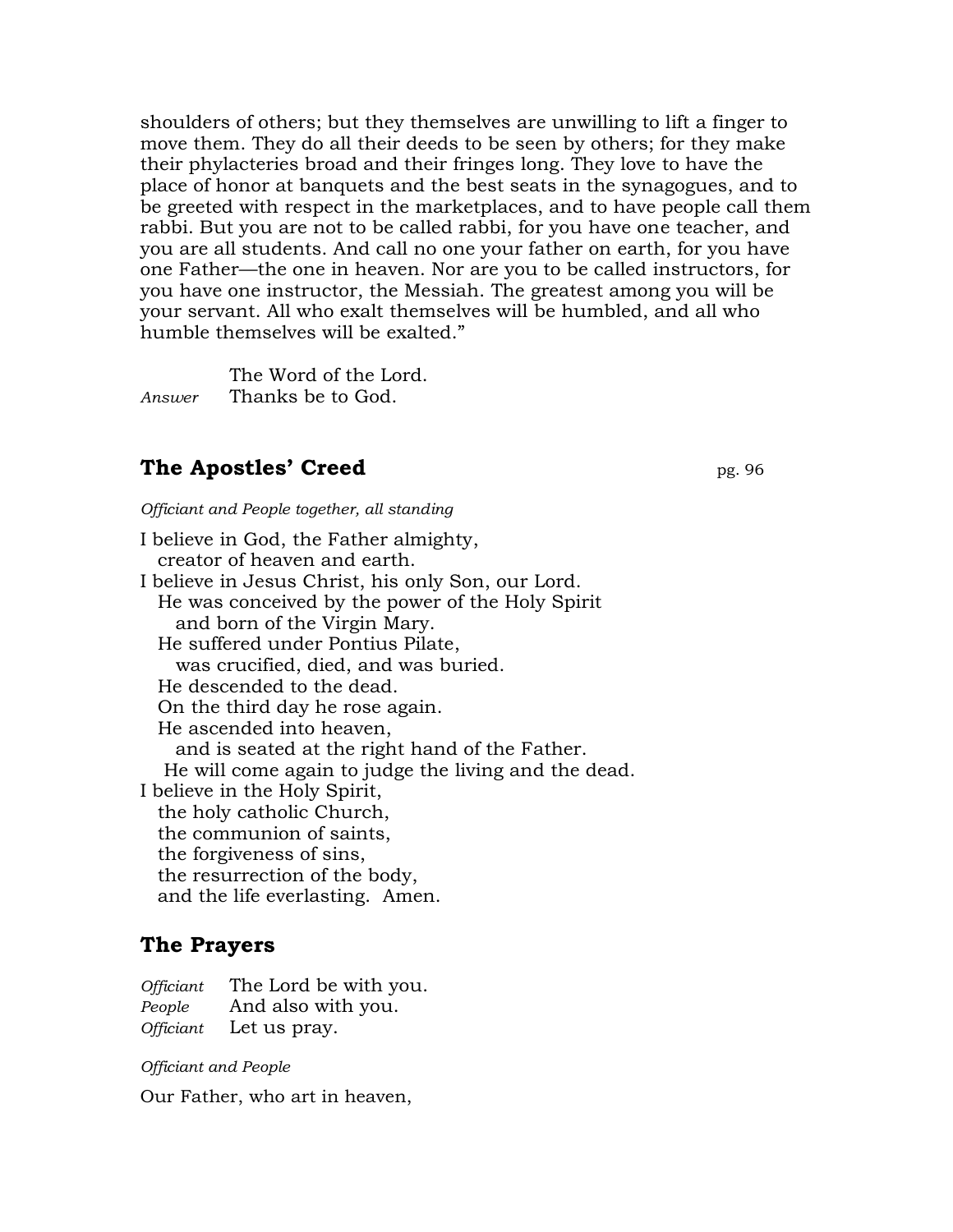hallowed be thy Name, thy kingdom come, thy will be done, on earth as it is in heaven. Give us this day our daily bread. And forgive us our trespasses, as we forgive those who trespass against us. And lead us not into temptation, but deliver us from evil. For thine is the kingdom, and the power, and the glory, for ever and ever. Amen.

## **Suffrages B**

- V. Save your people, Lord, and bless your inheritance;
- R. Govern and uphold them, now and always.
- V. Day by day we bless you;
- R. We praise your Name for ever.
- V. Lord, keep us from all sin today;
- R. Have mercy on us, Lord, have mercy.
- V. Lord, show us your love and mercy;
- R. For we put our trust in you.
- V. In you, Lord, is our hope;
- R. And we shall never hope in vain.

## **The Collect of the Day**

Eternal and ever-gracious God, who blessed your servant Thurgood Marshall with grace and courage to discern and speak the truth: Grant that, following his example, we may know you and recognize that we are all your children, brothers and sisters of Jesus Christ, who lives and reigns with you and the Holy Spirit, one God, for ever and ever. *Amen*.

# **A Collect for the Renewal of Life**

O God, the King eternal, whose light divides the day from the night and turns the shadow of death into the morning: Drive far from us all wrong desires, incline our hearts to keep your law, and guide our feet into the way of peace; that, having done your will with cheerfulness during the day, we may, when night comes, rejoice to give you thanks; through Jesus Christ our Lord. *Amen.*